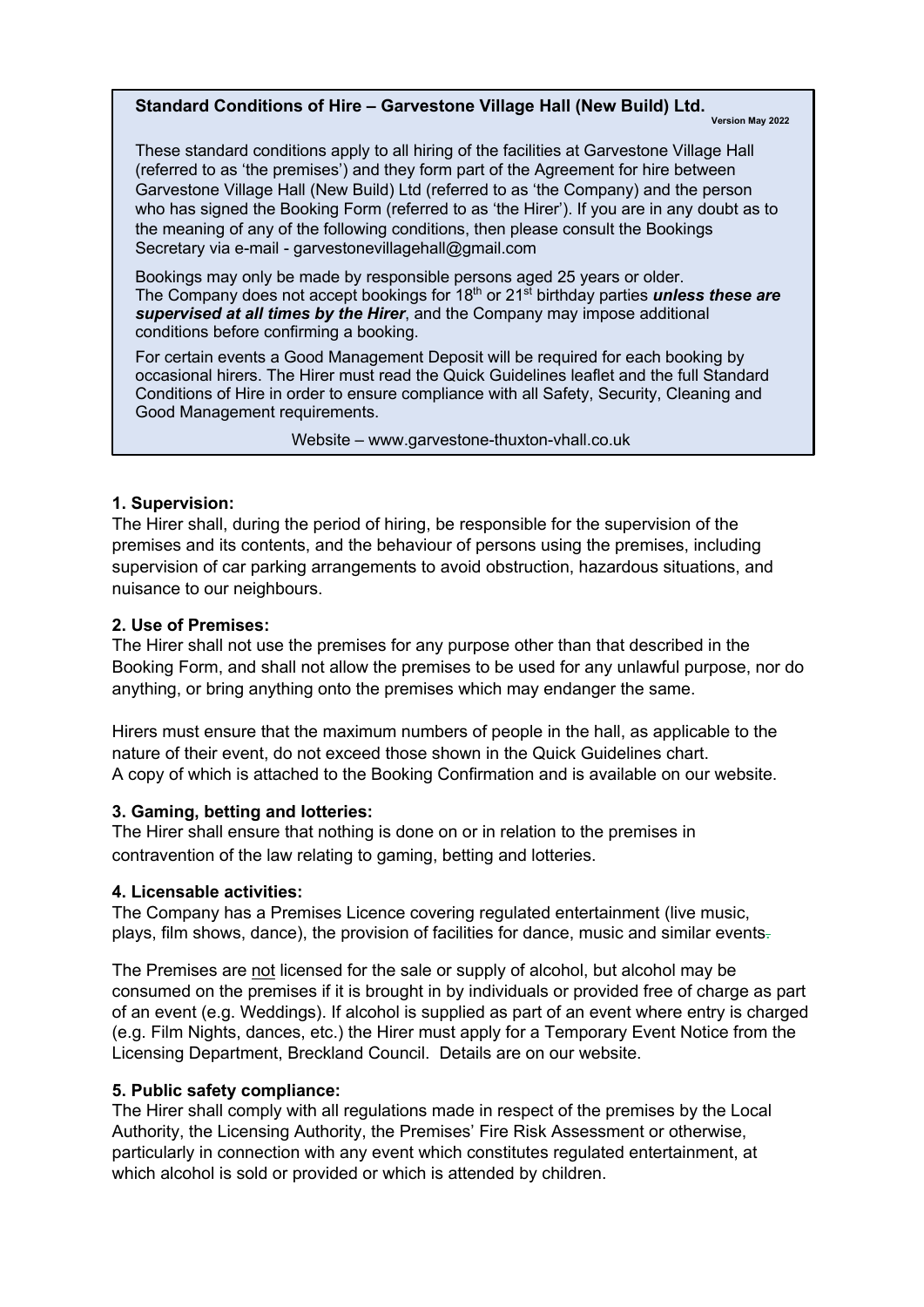# **5. cont.**

(a) The Hirer acknowledges that they have received instruction in the following matters: (Included with the Booking Confirmation, or on our website)

The action to be taken in event of fire: this includes calling the Fire Brigade and evacuating the hall. **(The Hirer must always carry a mobile phone.)**

The location and use of fire equipment. **(Diagram of location displayed in hall)**

Escape routes and the need to keep them clear. Method of operation of escape door fastenings.

Appreciation of the importance of any fire doors and of closing all fire doors at the time of a fire.

## (b) In advance of an entertainment or play the Hirer shall check that:

All fire exits are unlocked and panic bolts in good working order.

All escape routes are free of obstruction and can be safely used.

Any fire doors are not wedged open.

Exit signs are illuminated.

There are no obvious fire hazards on the premises.

Access for emergency vehicles is unobstructed.

Ensure that the number of people on the premises at any time does not exceed the permitted capacity.

(c) The Hirer shall also:

Provide attendants to assist people entering and leaving, who must be over 18yrs of age. In the case of children, the number of attendants should not be less than one per 50 children (or part thereof).

All persons on duty should be fully instructed in their responsibilities in the event of an emergency, including helping disabled guests, use of equipment, how to call the fire brigade and evacuation procedure.

Ensure that no performances pose a risk to public safety.

(d) For events taking place on the Queen Elizabeth II Field, or in the Hall, the Hirer will ensure that:

No fireworks are permitted.

No 'bouncy castles' *unless supervised at all times and insured by the hirer.*

No smoke machines are used in the Hall.

### **6. Means of escape:**

(a) All means of exit from the premises must be kept free from obstruction and immediately available for instant free public exit.

(b) The emergency lighting supply illuminating all exit signs and routes is operated by an automatic mains failure switching device.

# **7. Outbreaks of Fire:**

The Fire Brigade shall be called to any outbreak of fire, however slight, and details shall be given to the Secretary of the Company.

### **8. Smoking**

The Hirer shall ensure that the Hirer's invitees comply with the prohibition of smoking in public places provisions of the Health Act 2006 and regulations made thereunder. Any person who breaches this provision shall be asked to leave the premises.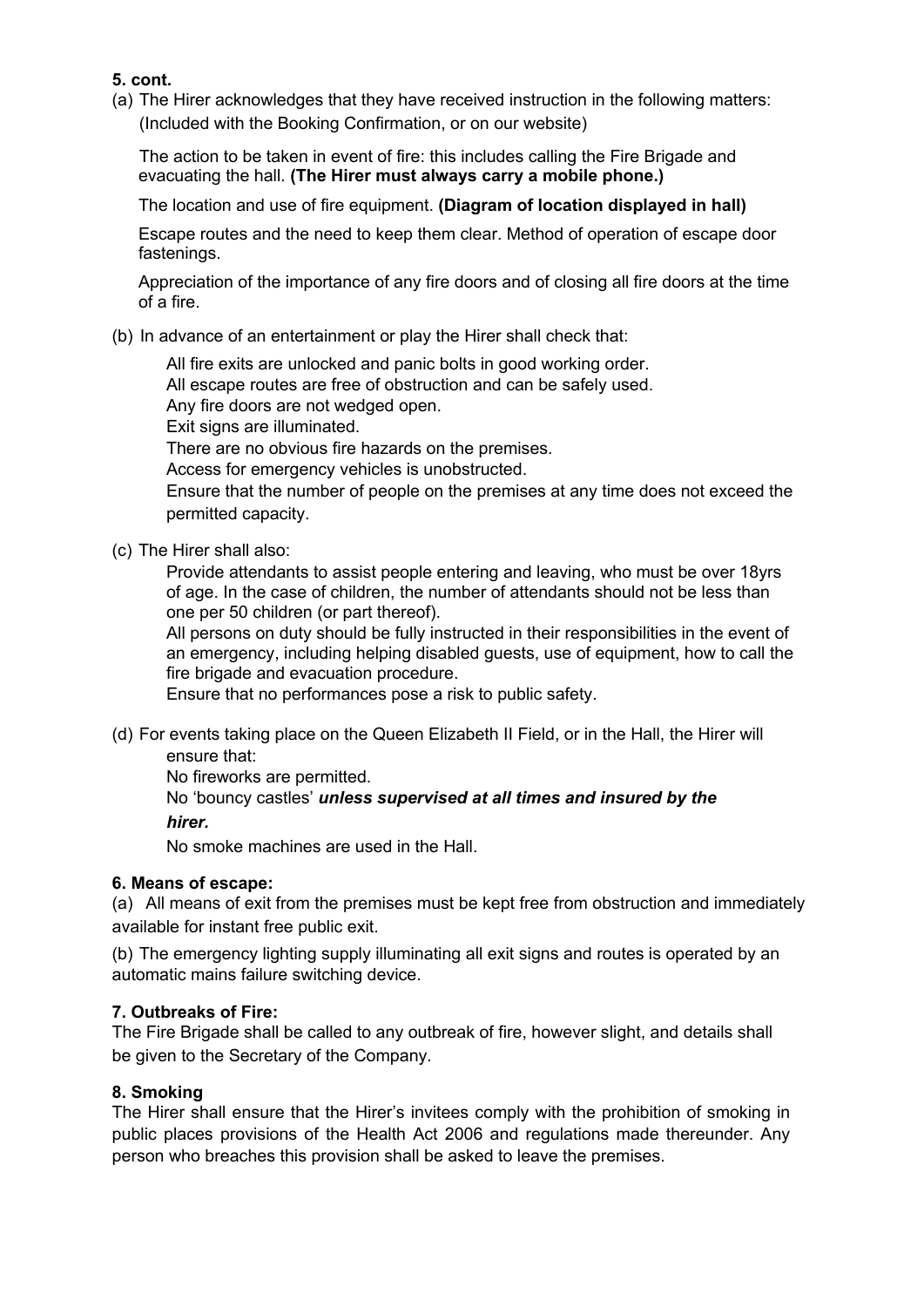## **9. Health and Hygiene:**

The Hirer shall, if preparing, serving or selling food, observe all relevant food health and hygiene legislation and regulations. In particular dairy products, vegetables and meat on the premises must be refrigerated and stored in compliance with the Food Temperature Regulations. (The premises are provided with a refrigerator and freezer.)

## **10. Electrical Appliance Safety:**

The Hirer shall ensure that any electrical appliances brought by them onto the premises and used there shall be safe, in good working order, and used in a safe manner in accordance with the Electricity at Work Regulations 1989.

## **11. Insurance and Indemnity:**

**(a)** The Hirer shall be liable for:

(i) the cost of repair of any damage (including accidental and malicious damage) done to any part of the premises including the curtilage thereof or the contents of the premises

(ii) all claims, losses, damages and costs made against or incurred by the Company, their employees, volunteers, agents or invitees in respect of damage or loss of property or injury to persons arising as a result of the use of the premises (including the storage of equipment) by the Hirer, and as a result of any nuisance caused to a third party as a result of the use of the premises by the Hirer, and

(iii) subject to sub-clause (b), the Hirer shall indemnify and keep indemnified accordingly each member of the Company and it's employees, volunteers, agents and invitees against such liabilities.

**(b)** (i) **In cases of commercial hire** where the Company does not insure the liabilities described in sub-clauses 11(a)(ii) and (iii) above, the Hirer shall take out adequate insurance to insure such liability and on demand shall produce the policy and current receipt or other evidence of cover to the Bookings Secretary. Failure to produce such policy and evidence of cover will render the hiring void.

(ii) The Company has insurance to cover the liabilities described in sub-clauses (a)(i) above and may, **at its discretion and in the case of non commercial hirers,** insure the liabilities described in sub-clauses (a) (ii) and (iii) above. The Company shall claim on its insurance for any liability of the Hirer hereunder but the Hirer shall indemnify and keep indemnified the Company, its employees, volunteers, agents and invitees against (a) any insurance excess incurred and (b) the difference between the amount of the liability and the monies received under the insurance policy.

(iii) If the Hirer of a non-commercial event engages the services of a person or persons who operate on a commercial basis, then the Hirer must ensure the provider has their own public liability cover as the Company's insurance policy does not insure their liabilities.

For example, Bouncy Castles, Disco Equipment, etc.

**(c)** Where the Company does not insure the liabilities described in sub-clauses (a)(ii) and (iii) above, the Hirer shall take out adequate insurance to insure such liability and on demand shall produce the policy and current receipt or other evidence of cover to the Bookings Secretary. Failure to produce such policy and evidence of cover will render the hiring void and enable the hall secretary to rehire the premises to another hirer.

The Company is insured against any claims arising out of its own negligence.

### **12. Accidents and dangerous occurrences**

The Hirer must report all accidents involving injury to the public to the Company Secretary **as soon as possible** by completing the relevant form. Any failure of equipment belonging to the village hall must be reported **immediately,** in the village hall's fault book kept in the kitchen.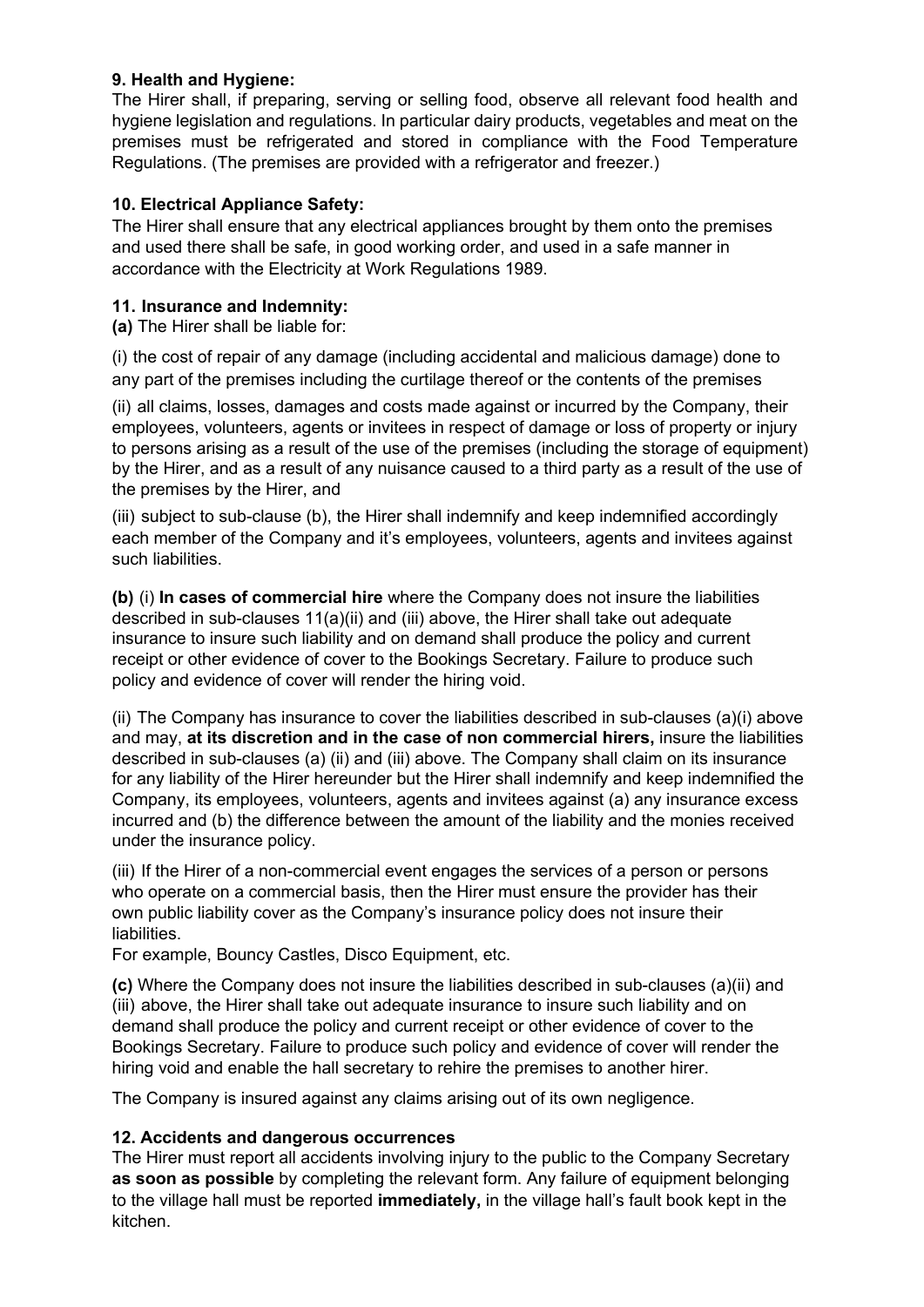## **13. Explosives and flammable substances**

The hirer shall ensure that:

(a) Highly flammable substances are not brought into or used in any part of the premises.

(b) No internal decorations of a combustible nature (e.g. polystyrene, cotton wool) shall be erected without the consent of the Company. No decorations are to be put up near light fittings or heaters.

# **14. Heating**

The Hirer shall ensure that no unauthorised heating appliances shall be used on the premises. Portable Liquefied Propane Gas (LPG) heating appliances shall not be used.

# **15. Drunk and disorderly behaviour and supply of illegal drugs**

The Hirer shall ensure that care shall be taken to avoid excessive consumption of alcohol. Drunk and disorderly behaviour shall not be permitted either on the premises or in its immediate vicinity. Alcohol shall not be served to any person suspected of being drunk nor to any person under the age of 18. Any person suspected of being drunk, under the influence of drugs or who is behaving in a violent or disorderly way shall be asked to leave the premises. No illegal drugs may be brought onto the premises.

# **16. Animals**

The Hirer shall ensure that no animals are to enter the kitchen at any time.

## **17. Compliance with the Children Act 1989**

The Hirer shall ensure that any activities for children under eight years of age comply with the provisions of The Children Act of 1989 and that only fit and proper persons who have passed the appropriate Criminal Records Bureau checks have access to the children.

Checks may also apply where children over eight and vulnerable adults are taking part in activities. The Hirer shall provide the village hall management committee with a copy of their DBS check and Child Protection Policy on request.

# **18. Fly posting**

The Hirer shall not permit fly posting or any other form of unauthorised advertisements for any event taking place at the premises.

### **19. Sale of goods**

The Hirer shall, if selling goods on the premises, comply with Fair Trading Laws and any code of practice used in connection with such sales.

# **20. Film shows**

Children shall be restricted from viewing age-restricted films classified according to the recommendations of the British Board of Film Classification.

# **21. Cancellation**

If the Hirer wishes to cancel the booking before the date of the event and the village hall is unable to conclude a replacement booking, the question of the payment or the repayment of the fee shall be at the discretion of the Company.

The Company reserves the right to cancel this hiring by written notice to the Hirer in the event of:

(a) the premises being required for use as a Polling Station for a Parliamentary or Local Government election or by-election

the committee reasonably considering that (i) such hiring will lead to a breach of licensing conditions, if applicable, or other legal or statutory requirements, or (ii) unlawful or unsuitable activities will take place at the premises as a result of this hiring